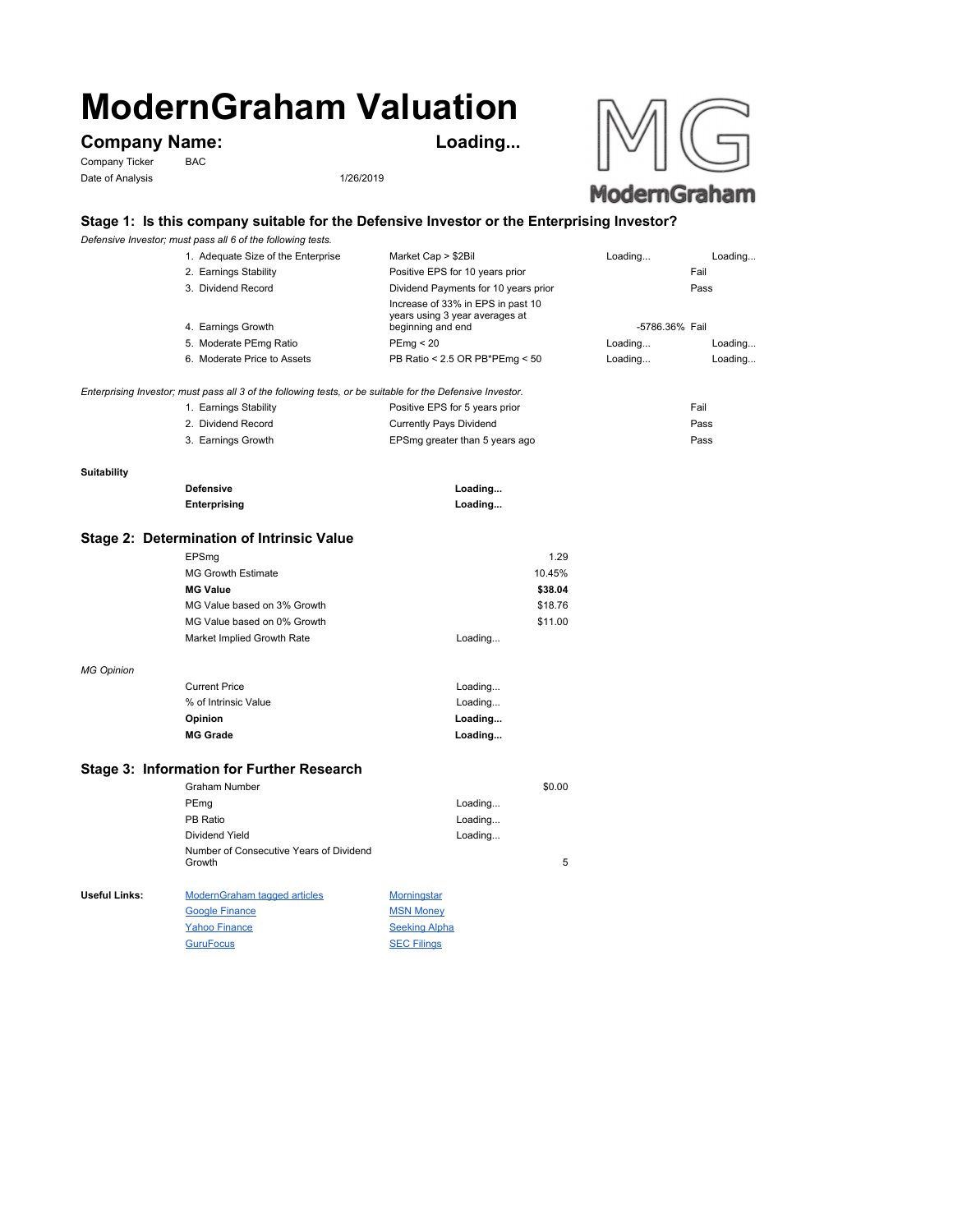| <b>EPS History</b> |          | <b>EPSmg History</b>                 |                     |  |
|--------------------|----------|--------------------------------------|---------------------|--|
| Next Fiscal Year   |          |                                      |                     |  |
| Estimate           |          | Next Fiscal Year Estimate            | \$1.29              |  |
| Dec2018            | \$2.61   | Dec2018                              | \$1.79              |  |
| Dec2017            | \$1.56   | Dec2017                              | \$1.30              |  |
| Dec2016            | \$1.49   | Dec2016                              | \$1.07              |  |
| Dec2015            | \$1.31   | Dec2015                              | \$0.76              |  |
| Dec2014            | \$0.42   | Dec2014                              | \$0.41              |  |
| Dec2013            | \$0.90   | Dec2013                              | \$0.30              |  |
| Dec2012            | \$0.25   | Dec2012                              | \$0.01              |  |
| Dec2011            | \$0.01   | Dec2011                              | \$0.14              |  |
| Dec2010            | $-$0.37$ | Dec2010                              | \$0.65              |  |
| Dec2009            | $-$0.29$ | Dec2009                              | \$1.59              |  |
| Dec2008            | \$0.54   | Dec2008                              | \$2.76              |  |
| Dec2007            | \$3.29   | Dec2007                              | \$3.86              |  |
| Dec2006            | \$4.59   | Dec2006                              | \$4.02              |  |
| Dec2005            | \$4.04   | Dec2005                              | \$3.58              |  |
| Dec2004            | \$3.69   | Dec2004                              | \$3.20              |  |
| Dec2003            | \$3.57   | Dec2003                              | \$2.85              |  |
| Dec2002            |          | \$2.96 Balance Sheet Information     | 12/1/2018           |  |
| Dec2001            |          | Long-Term Debt & Capital Lease       |                     |  |
|                    |          | \$2.09 Obligation                    | \$229,340,000,000   |  |
| Dec2000            |          | \$2.26 Total Assets                  | \$2,354,507,000,000 |  |
| Dec1999            |          | \$2.24 Intangible Assets             | \$68,951,000,000    |  |
|                    |          | <b>Total Liabilities</b>             | \$2,089,182,000,000 |  |
|                    |          | Shares Outstanding (Diluted Average) | 9,996,000,000       |  |